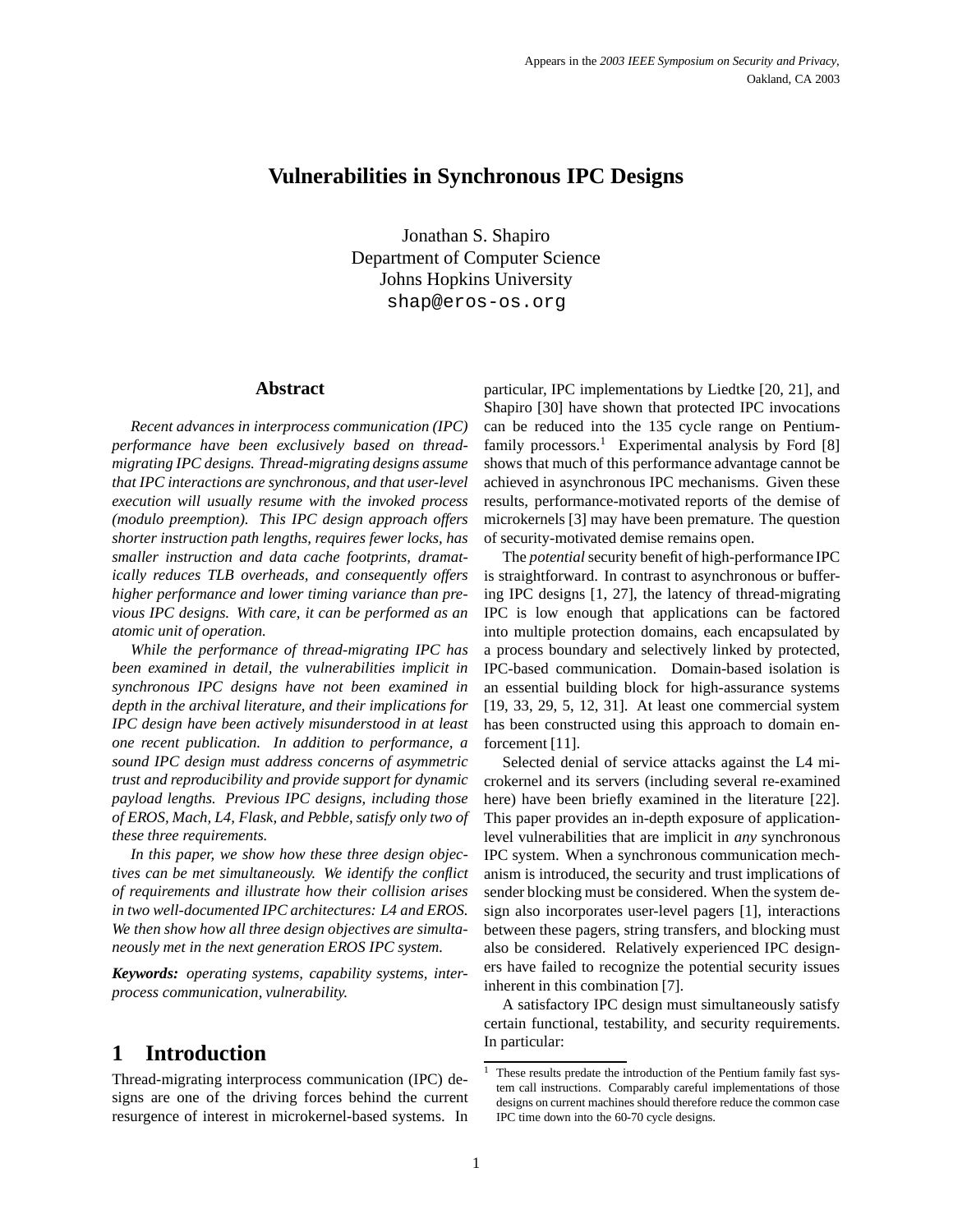- **Asymmetric Trust**: The IPC architecture must not embed any assumption that the sender trusts the recipient.
- **Reproducibility**: The behavior of the IPC primitives should not be influenced by exogenous factors such as system load. This is required for testability and operational predictability under variations in workload.
- **Dynamic Payload**: The IPC architecture must support transmission of messages whose length is not known in advance to the receiving party. Without dynamic payload support, procedures returning (e.g.) precise (unbounded) integers or dynamically sized vectors cannot be handled at the IPC interface.

This particular set of requirements is deceptively difficult to satisfy simultaneously. Due to the presence of timeouts, Mach and L4 fail the reproducibility requirement. In the absence of timeouts or truncation, Pebble [9] and Fluke [7] fail the asymmetric trust requirement. Prior to the work reported here, EROS failed the dynamic string requirement.

This paper examines in detail certain denial of service problems that arise in synchronous IPC designs. We identify the cases in which there is potential for such denial, and describe the available mechanisms in EROS and L4 by which applications may attempt to protect themselves. We show how the next generation EROS IPC subsystem simultaneously meets all three of the requirements identified above, and in the process show that functional requirements such as support for dynamic message payloads need not sacrifice reproducibility. The primary goals of this paper are to ensure that denial of service vulnerabilities are not neglected in future IPC designs, and to show how they are addressed in the next-generationEROS IPC system.

The balance of this paper proceeds as follows. In section 2, we selectively review the L4 and EROS IPC designs. Section 3 describes the problem of asymmetric trust in detail and the options for dealing with this problem. Section 4 performs a further case analysis on IPC safety in conditions of asymmetric trust, identifying many cases where existing, low cost mechanisms are sufficient to address the problem and introduces the *trusted buffer object* (TBO), a solution for the general case. Section 5 justifies why the TBO can be trusted where an ordinary client cannot, and establishes additional requirements on the IPC subsystem that are necessary to achieve an effective TBO design. The remaining sections describe related work, acknowledgments, and conclusions.

# **2 Review of the L4 and EROS IPC Designs**

This paper explores two interprocess communication designs for purposes of illustration and discussion: those of L4 and EROS. From a feature perspective, the two designs have been converging for several years. Both have been carefully engineered and specified, but they embody somewhat different views of how IPC should be implemented. Before proceeding to the body of the paper proper, it is useful to briefly review these two IPC designs. The descriptions provided below are not comprehensive, focusing instead on those portions of the two IPC systems that are relevant to denial of service vulnerabilities.

## **2.1 L4 IPC**

The L4 IPC system [20, 21] implements a single basic primitive *SendAndReceive*. This operation sends a message to a named thread (or task) id and blocks waiting for a response. The receive phase can be omitted, allowing message sends that initiate a new thread of control within the receiver.

As part of the specification of the receive phase, the process performing a SendAndReceive can indicate whether it will accept a message from any sender (an open wait) or only from a particular thread (a closed wait). This enables the implementation of remote procedure calls: by receiving using a closed wait, the invoker of the RPC is assured that the next incoming message will be received from the invoked thread.

The payload of an L4 IPC operation consists of a bounded vector of "immediate words," some number of which are guaranteed to be transmitted in registers. This word vector is optionally followed by a bounded "dope vector," each entry of which can specify either a byte string of arbitrary length (limited by the address space size) or an address space mapping to be transferred. Ignoring some complications arising from scatter/gather support, the receive specification must include corresponding dope vectors specifying where each logical component of the message is to be received.

An L4 message whose payload is fully registerized is guaranteed not to induce an exception in either sender or recipient. Transmission of a data string can lead to receiver side page faults that are handled by user-mode fault handlers.

In general, there is no guarantee that the specified destination process is in the receive state at the time of the IPC operation. To avoid indefinite blocking, L4 invocations include two timeout values: the amount of time to wait before transmission is initiated, and the amount of time that can be spent servicing page faults. If either timeout is exceeded, the operation is aborted and an error is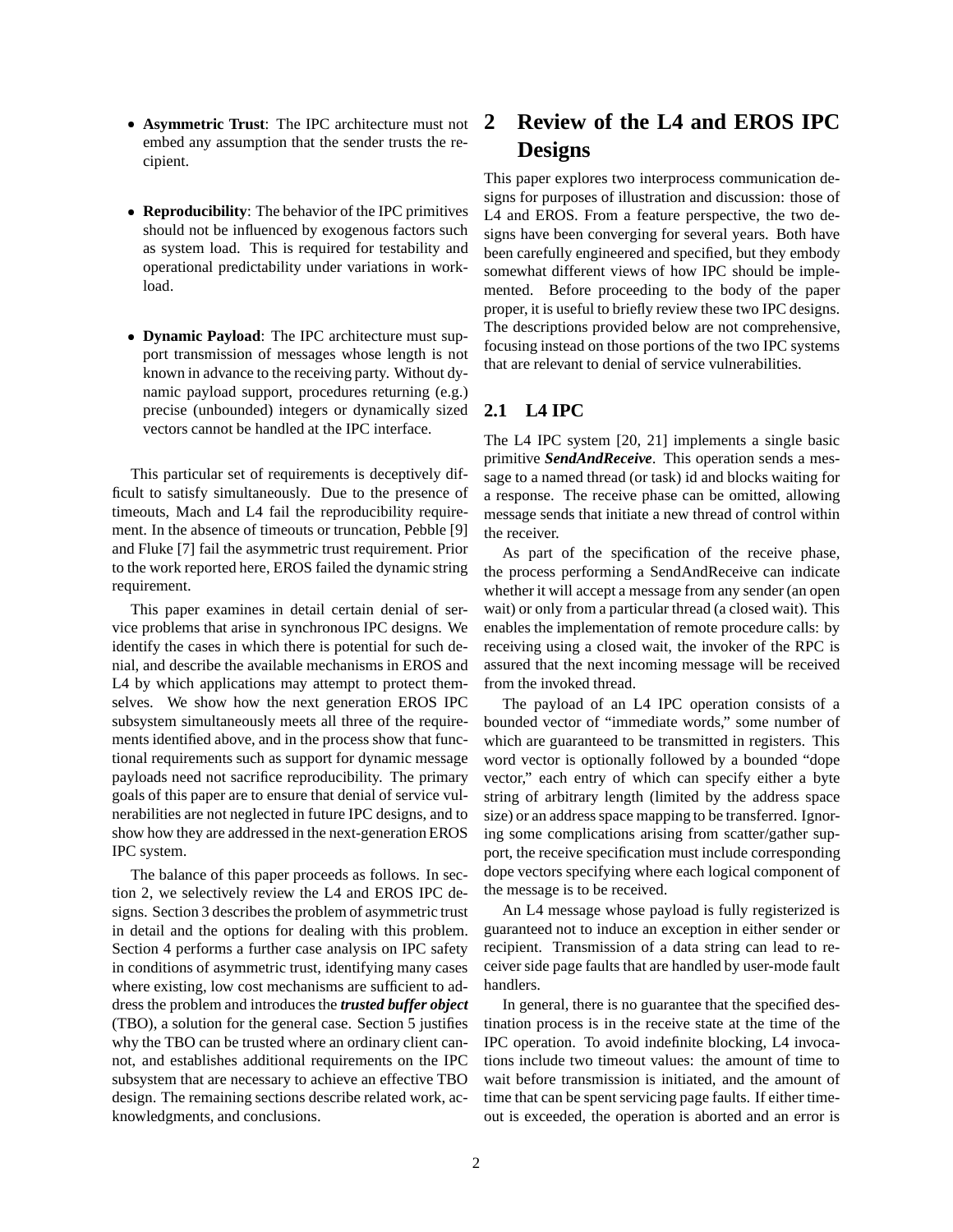signaled to the sending process. The specified timeout can be infinite.

**Vulnerabilities** The two key weaknesses of the L4 design are the absence of protection in the specification of the recipient (any sender may invoke any process) and the presence of timeouts in the IPC interface. In addition, there are two minor issues: the IPC mechanism reveals the sender's task id to the recipient, and the widely reported high-performance Pentium implementation fails to save and restore segment register values.

The absence of IPC protection deprives a service of the ability to restrict its callers. A hostile process may perform denial of service attacks by repeatedly invoking operations on an arbitrary target process. This can be mitigated using the original "clans and chiefs" mechanism [23], but this solution imposes significant overhead on all invocations. A more efficient solution proposed in [22] is to allocate one server thread per client and use closed waits. This solution requires all service applications to accept the complexity of multithreading, has unfortunate implications for resource consumption, and does not address the problem of session establishment for such services. An experimental design modification by Jaeger has proposed a capability-like IPC redirection mechanism [12] that provides access control and renders the recipient identity opaque. This design has not yet been incorporated into the L4 specification, but is expected to add between 20% (typical) and 50% to the cost of an L4 IPC operation.

The timeout mechanism mitigates certain low-cost denial of service attacks, but not effectively: the receiving server thread is occupied by the IPC operation until the timeout occurs. The presence of timeouts in the primitive IPC specification impedes reproducible operation unless workloads and queueing behavior can be predicted. Timeout failures are difficult to test in real systems, and have the potential to cascade in unpredictable ways.

While the L4 IPC system has the ability to transmit multiple, independently labeled strings, the inclusion of multiple strings has little impact on vulnerability. The primary concern in string transmission is page fault handling rather than aggregate string length or number of strings.

It is debatable whether the minor issues identified above should be viewed as significant vulnerabilities. Revealing sender task identity is clearly a failure of encapsulation. In principle this is unfortunate, but it is not clear that the revelation has significant security consequences. One concern is that revealing the caller task identity demonstrates authority only indirectly, and makes interposition between client and server difficult [13]. Failure to save and restore segment registers reveals the underlying interrupt event flow to any process that cares to observe it. This is a high-bandwidth inward covert channel, but the hole could be straightforwardly closed with minor alterations to the implementation.

### **2.2 EROS IPC**

The EROS IPC system was derived from that of KeyKOS [11], but has been influenced by various aspects of the L4 design. EROS implements three primitive invocations: SEND (which does not wait), CALL (sends and enters a closed wait), and RETURN (sends and enters an open wait). The fact that a process is in an open or a closed wait is explicitly recorded in the process state of the waiting process.

In contrast to the L4 design, the open/closed wait distinction in EROS expresses a restriction on the capability type that must be invoked rather than the process id of the invoker. A receiving process in the *available* state (the open wait) must be invoked using a *start capability* to the receiving process. If the receiving process is not in the available state, this invocation will block. A receiving process in the *waiting* state (the closed wait) must be invoked using a *resume capability* to the receiving process. Resume capabilities are produced by the CALL operation and are consumed when invoked. The process model guarantees that if a resume capability exists to a given process, that process is in the waiting state. This ensures that invoking a resume capability will never block waiting for interprocess rendezvous.

The payload of an EROS IPC operation contains four registers, four capabilities, and a bounded string. Forthcoming enhancements will remove the string bound and provide L4-like scatter/gather support. In contrast to L4, an EROS process must hold a capability to the process it wishes to invoke. Capabilities are named indirectly in the invocation by specifying their index in a kernel-managed per-process capability list. EROS provides only limited means for mapping transfers: the sender can explicitly construct a mapping structure and transmit a capability to this structure to the recipient. EROS also provides a translucent forwarding object known as a *wrapper* that allows capabilities to be selectively rescinded.

As with L4, an EROS invocation whose payload consists only of registers and capabilities is guaranteed not to induce an exception in either sender or recipient. Transmission of a data string can lead to page faults in the recipient if the receive region has not been properly prepared by the recipient. If such a page fault would require the invocation of a user-mode page fault handler, and the invocation is a resume capability invocation, the transmitted string is truncated. This behavior guards against hostile clients that seek to block a server indefinitely.

The interactions between EROS invocation types and capability types allow two mutually trusting processes to establish an "extended mutual exclusion" using co-routine style CALL operations. Process  $A$  performs a CALL on  $B$ . Instead of returning,  $B$  performs a CALL on the resume capability to  $A$ . The two processes continue in this fash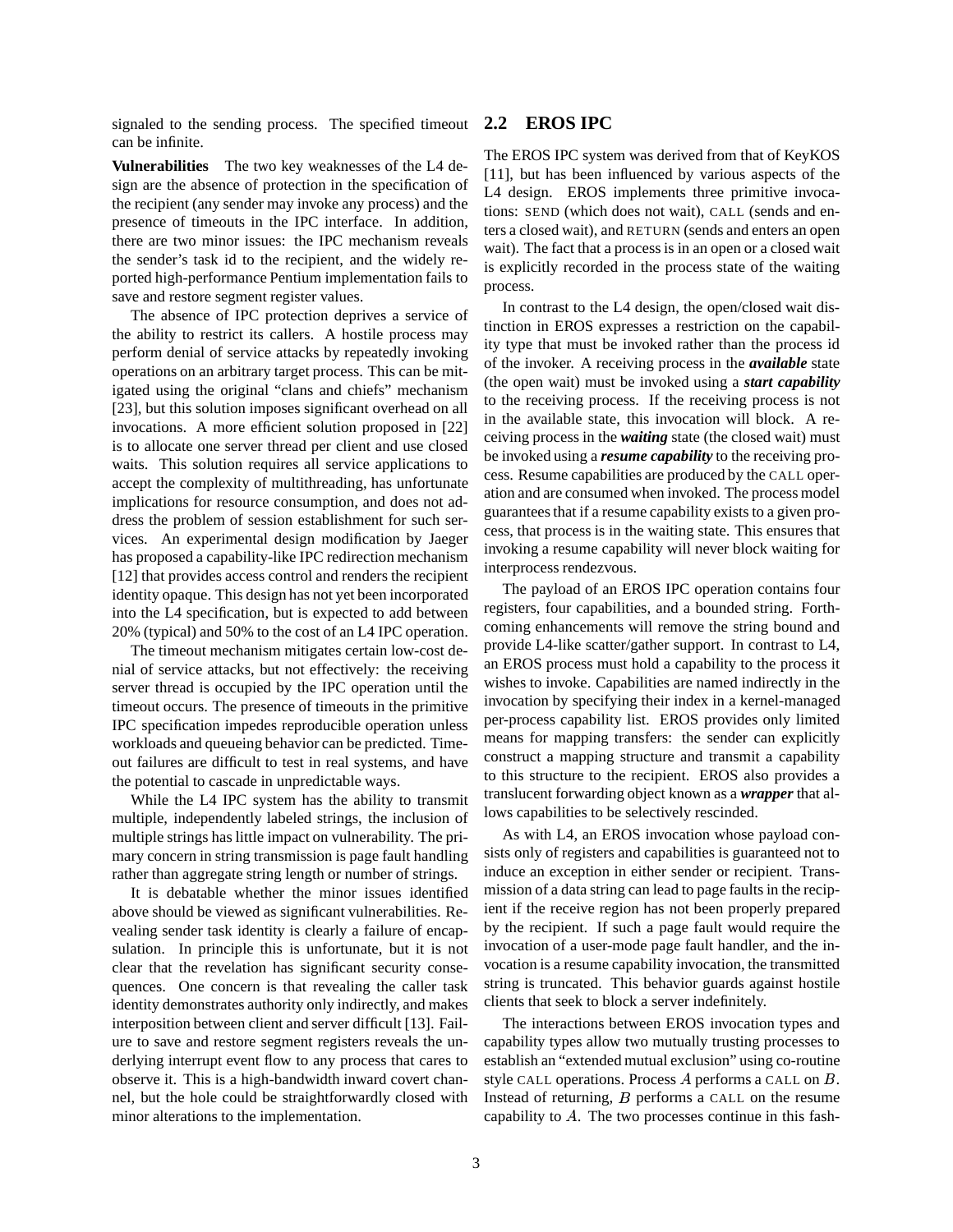ion until both are done, and the final invocation performed is a RETURN operation. Until this final invocation is performed, whichever party is blocked is in a closed wait. This ensures that third-party invocations cannot interrupt the transaction in progress.

**Vulnerabilities** The key weakness of the EROS design is its requirement that the client know in advance an upper bound on the size of any message returned by a server.<sup>2</sup> This is a functional rather than a security failing, but it is rather a nuisance when implementing a language-neutral capability interface.

The EROS truncation rule has been mis-characterized as a correctness flaw by Ford *et al.* [7]. In fact, it reflects a conscious decision that servers are not obligated to return correct data to hostile clients. Liedtke also found the truncation decision surprising (personal communication). Discussion of its rationale resulted in the introduction of separate page fault timeouts into the L4 IPC system. In the absence of either truncation or timeouts, delivery is assured at the cost of exposure to denial of service. We note that given a choice between exposure, truncation, and timeout there are really no desirable outcomes. The solution that we are adopting in the next generation EROS system is feasible only in capability-based systems, and relies heavily on EROS's ability to factor resource and trust dependencies.

## **3 Asymmetric Trust**

A key, under-recognized requirement in IPC systems is the ability to support asymmetric or qualified trust relationships between two communicating processes. This occurs whenever multiple client applications call a single server application, and is especially acute when the common (shared) application is a reference monitor. While the clients trust the server to process their requests, a correct server is presented with a curious set of conflicting objectives:

- It must respond to the client requests according to the requirements of its interface and operational specification.
- It cannot trust that a given client will faithfully execute its part in the application-level invocation protocol. In particular, no assumptions can be made by the server about the possibility of client-induced blocking unless blocking is precluded by the primitive IPC mechanism.

A hostile client might attempt denial of service on other clients simply by calling a server and blocking indefinitely in a non-receiving process state, causing the server in turn to become blocked when it attempts to reply. We will refer to this type of a client as a *defecting client*.

Four basic design features have been attempted in various IPC designs to manage and mitigate this problem:

**Buffering** Mach [1], along with most early IPC systems, implements message buffering. Buffer blocks are kernel allocated, which effectively converts a well-localized attack on a single server into a global denial of resource attack on the entire operating system.

**Multithreading** L4 [20, 21] and Mach support multithreaded servers. In L4, threads are explicitly allocated resources, and a given server will eventually run out of them. Multithreading is therefore not effective against the denial of resource attack, but it *does* ensure that the attack also pressures the kernel scheduler, expanding the scope of the vulnerability.

**Truncation** EROS [30] ensures that all server replies are "prompt" by virtue of its IPC specification. A *prompt* invocation is one that cannot be blocked by the actions of an untrusted party. The EROS process model guarantees that the client is in the proper state when the server replies using a resume capability. However, this is only a partial solution. Unless care is taken, user-level pagers can be used by a hostile client to block a replying server in a nonreturning user-level page fault handler. To preclude this attack, EROS truncates the message and reports the fact of truncation to the client whenever a user-mode handler would need to be invoked. Defined pages that have been removed by the single-level store implementation do not result in truncation, because the kernel is trusted to supply them promptly.

**Timeouts** L4 [20, 21] includes a timeout specification as part of each invocation, with reserved values to mean "do not wait" and "wait forever." While a timeout prevents total blockage of a server, a small number of hostile clients can exploit the use of a server-side timeout to implement severe denial of service against other clients.

A summary of which features are included in commonly referenced IPC systems is given in Table 1.

| <b>Feature</b>   | Mach | $\mathbf{L}$ | <b>EROS</b> |
|------------------|------|--------------|-------------|
| <b>Buffering</b> | Yes  | Nο           | Nο          |
| Multithreading   | Yes  | No           | Via Retry   |
| Truncation       | Nο   | Nο           | Yes         |
| <b>Timeouts</b>  | N٥   | Yes          | Nο          |

**Table 1. Summary of defensive features in commonly referenced IPC implementations.**

<sup>2</sup> While it has not been emphasized in prior publications on the EROS IPC system, the EROS system includes a translucent forwarding object. The original purpose of the translucent forwarder was to support selective rescinding of client access. Selective revocation of this kind can be used defensively to revoke hostile sessions in the event of request fboding attacks.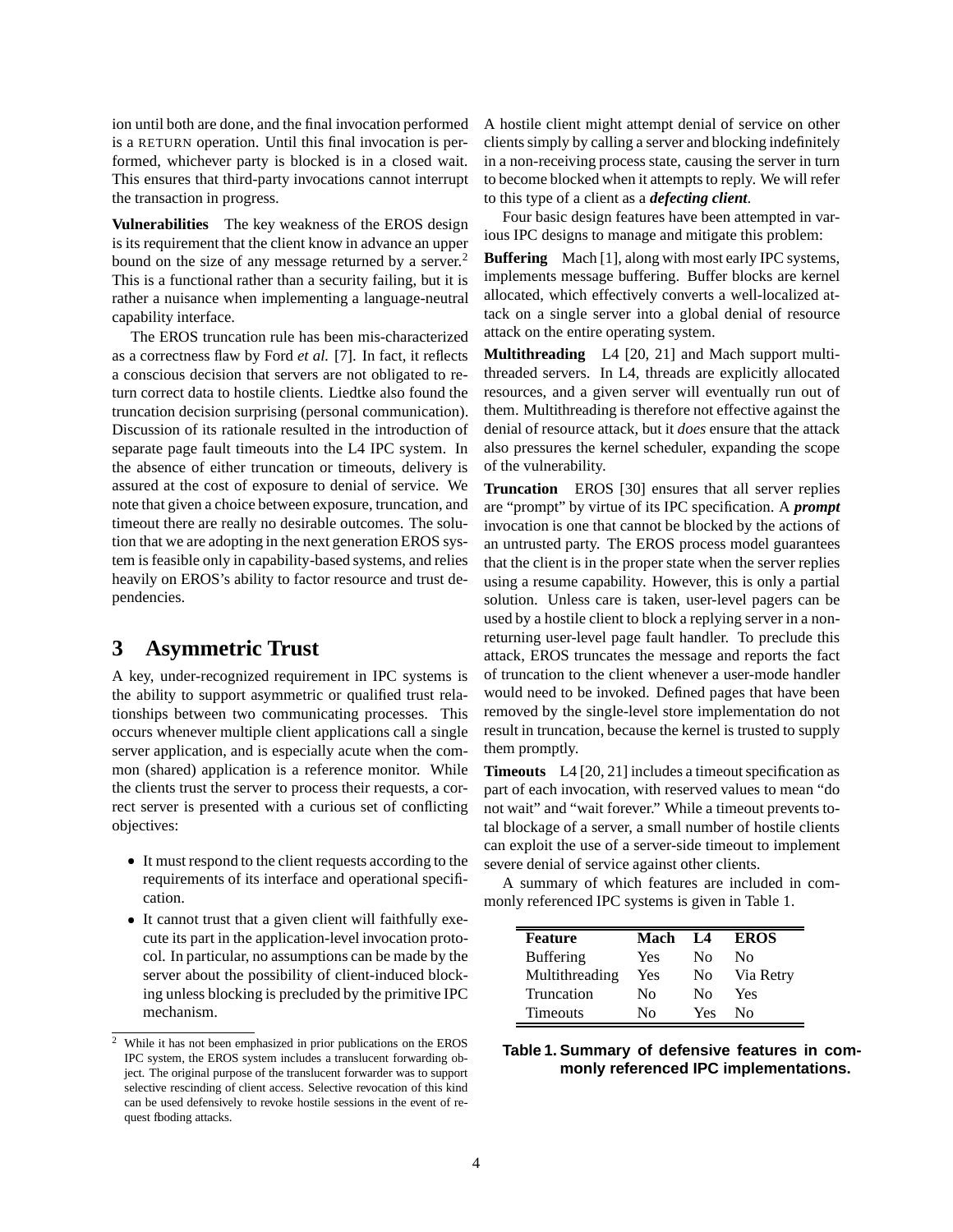### **3.1 Effect of Buffering**

As we have already mentioned, kernel-implemented IPC buffering creates opportunity for global denial of service by performing a denial of resource attack on the available kernel buffers. Because of Mach's lazy copy feature, which performs large copies using transparently kernelimplemented copy on write mappings, attacking the Mach IPC system in this way requires fairly large copies: the pressure on pages is converted into pressure on page tables. When implemented on most hierarchical memory management architectures, a small number of cooperating hostile processes can exhaust Mach kernel memory on a 32-bit machine by performing misaligned copies of a 2 gigabyte region; each copy allocates enough page tables to consume 8 megabytes of kernel memory.

To perpetuate this attack, the attacking process need never acquire the full 2 gigabytes. By starting with a smaller region whose size just exceeds the kernel's policy threshold for copy on write transfer a hostile process can use multiple transfers to create the large region without actually holding a large number of data pages. The essence of the problem is that neither party in the transaction is "charged" for their mapping pages by the kernel.

While the additional copies imposed by buffering are undesirable, the *security* problem with buffering arises from a misattribution of burden (cost). By failing to attribute the cost of buffer storage to an appropriate process, the kernel becomes open to attack. The VAX/VMM security monitor mitigated this issue using memory quotas [18], but a quota-based approach is not practical in efficient IPC systems. Introduction of such a quota mechanism into a synchronous IPC system must eventually result in the delivery of an allocation fault to a usermode exception handler, which is exactly the problem that EROS faces with user-supplied page fault handlers.

The alternative is to implement an IPC primitive that operates over buffered channels in pipe-like fashion. This approach abandons essentially all of the IPC performance advances of the last 20 years, and the resulting IPC primitive is too slow to support an adequate degree of compartmentalization. Neither L4 nor EROS implements buffering in the kernel, and it is now generally accepted that buffering should not be included in the design of a kernellevel IPC primitive.

### **3.2 Effect of Multithreading**

The effect of multithreading on IPC denial of service takes two forms. If new threads are allocated transparently by the kernel, there is an implied denial of resource attack by exhausting kernel memory. If threads are allocated explicitly by the server process, then the attack requires  $N$  copies of the hostile client, where  $N$  is the number of available server threads.

Multithreading is required in certain servers, but from an assurance perspective it is best avoided on complexity grounds. Where a single-threaded server is feasible, the complexity of concurrency management is eliminated and assurance of the server is more easily achieved.

L4 provides multithreading-aware IPC in the microkernel. EROS will shortly implement a RETRY operation that allows a service to force a caller to re-perform its last invocation on a service-supplied capability. This mechanism allows an EROS service to selectively block and unblock callers in the kernel after examining their request. Most cases of multiplexing and out of order return can be handled using only a single service thread by leveraging this mechanism.

#### **3.3 Effect of Truncation**

Truncation imposes a subtle requirement on all object interfaces: an upper bound on the length of the reply must be known by the client at the time of the call so that it can pre-probe the receive area to ensure that needed pages are defined. This is an impediment for operations that return (e.g.) vectors or strings, as it is common for both to be dynamically sized. In the general case, neither of these types can safely be used as the return value from an interprocess call unless the underlying IPC system supports dynamically sized return values.

EROS inherited its truncation approach from KeyKOS [11] and it has seemed adequate for many years. We have lately come to feel that it is problematic. Several changes in the EROS IPC system over the years have combined to alter our view:

- 1. The expansion of the KeyKOS [11] one page IPC payload limit to 64 kilobytes in EROS reduced the length pressure on messages, and started us thinking about how to map CORBA-like object invocations directly onto the primitive invocation mechanism.
- 2. This in turn led to a paper design, to be implemented in the next round of EROS IPC modifications, that removes the string length bound entirely (subject to the limits of the address space size).
- 3. The subsequent design and implementation of CapIDL, which provides a language-neutral interface definition language for capabilities, drew our attention to the fact that unbounded dynamically sized vectors cannot be supported if the recipient must know the message size in advance.
- 4. Our desire to use E [25], a capability-based scripting language, as a scripting language for EROS objects led us to introduce a standard GetSignature() operation on all conforming capabilities. This operation returns a string whose length cannot be known to the client in advance.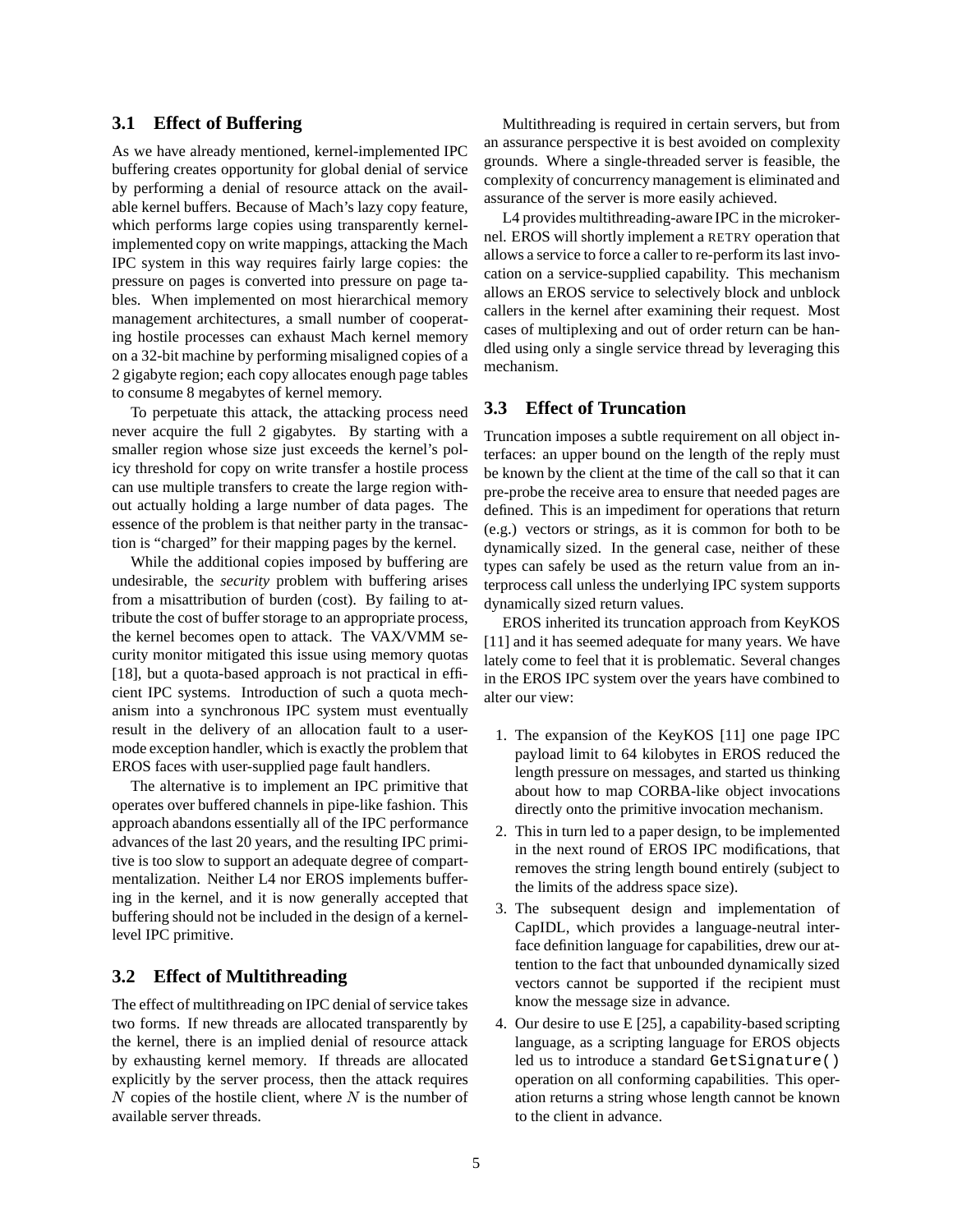As luck would have it, the GetSignature() operation is the first time we have needed to define a commonly used operation with a response size that is not knowable at call time.

To our knowledge, EROS and KeyKOS are the only current IPC systems implementing truncation. L4 does not.

### **3.4 Effect of Timeouts**

As previously discussed, timeouts impede predictable behavior and testability. Personal discussion with Yoon Ho Park regarding how timeout values were actually used in L4-based SawMill multiserver system [10] concluded that the use of L4 timeouts (and timeouts in general) can be divided into four categories:

- 1. Do not wait at all (corresponds to EROS truncation).
- 2. Wait indefinitely
- 3. Wait for some period motivated by an externally specified duration in the real world. For example, if a disk drive is specified to have a maximum seek time of 12ms, but no seek completion interrupt has been received within 20ms, something is probably wrong.
- 4. All other values. In principle any such value must be incorrect unless the dynamic range of possible workloads can be specified in advance.

In practice, L4 services do not use timeouts in the last category, typically resorting either to infinite timeouts or to non-blocking IPC operations. This suggests that in practice the addition of a timeout value is an ineffective guard against defecting clients.

Setting aside the question of effectiveness, timeouts embedded in IPC operations present difficulties in *friendly* use: they preclude testability, and they do not interact favorably with debugging (because the recipient may be stopped). In practice, when such a timeout is triggered it is usual for the IPC to fail, but the IPC sender is nonetheless blocked for the duration of the timeout when it could potentially be doing useful work.

When IPC timeouts are leveraged to support client-side page faults during IPC (as in L4), the timeout mechanism can be exploited by hostile clients to implement efficient denial of service attacks against other clients that share a common server (e.g. a window system) with the attacker. The attack proceeds by first implementing a client-side page fault handler that simply never waits for a page fault notification. With this page fault handler in place, the client sends a string containing an undefined page to the shared server. The receiving server thread (in L4: task) is rendered inaccessable until the timeout expires. In consequence, well-behaved clients cannot invoke the server. Multithreading does not circumvent this attack. It simply

requires that several duplicates of the attacking client be used. All of these duplicates can share in common a single defecting page fault handler.

L4 provides timeouts, EROS does not.

## **4 Case Analysis for Suspicious IPC**

In seeking a solution to the problem of asymmetric trust, we would like to satisfy three objectives:

- 1. We would like to avoid introducing complexity whenever possible. Complex strategies used by a server manifest as latency experienced by its clients.
- 2. When a client defects, we would like to impose the cost of misbehavior on the client.
- 3. We must avoid solutions that convert a localized denial of service into a systemwide denial of service.

### **4.1 Sources of Vulnerability**

Before looking for a general solution to the defecting client, it is useful to first understand the cases in which the problem is actually a threat. This is useful because of an "escape hatch" in the requirements on the IPC subsystem: we need not guarantee service to attackers. If it can be determined that a receiver is defecting, the IPC subsystem can be absolved of its responsibility to deliver the message.

The potential sources of blockage in the IPC process lie in the invocation type (divisible or indivisible), the invokee state, the invoker's transmitted string (page faults), and the invokee's received string (page faults).

### **4.1.1 Invoker Thread, String Vulnerabilities**

As long as IPC invocations are specified as indivisible, we can rely on the fact that the invoker cannot cause the invocation to block without completing. To prevent invokerside page faults, the IPC implementation can behave as though a "dry run" is performed on the sender side before the real invocation, effectively causing all sender-side page faults to occur prior to the invocation and ensuring that the sender-side string is ready prior to invocation. Following a successful dry run, we may assume that exceptions in the send string region constitute defection and abort the invocation. This is how the EROS IPC mechanism is specified.

#### **4.1.2 Invokee in Wrong State**

The next concern is to consider whether the recipient may be in the wrong state to accept the IPC invocation at all. We must here consider two kinds of invokee states: open waits and closed waits. The blocking behavior expected by an invoker depends on the expected state of the invokee.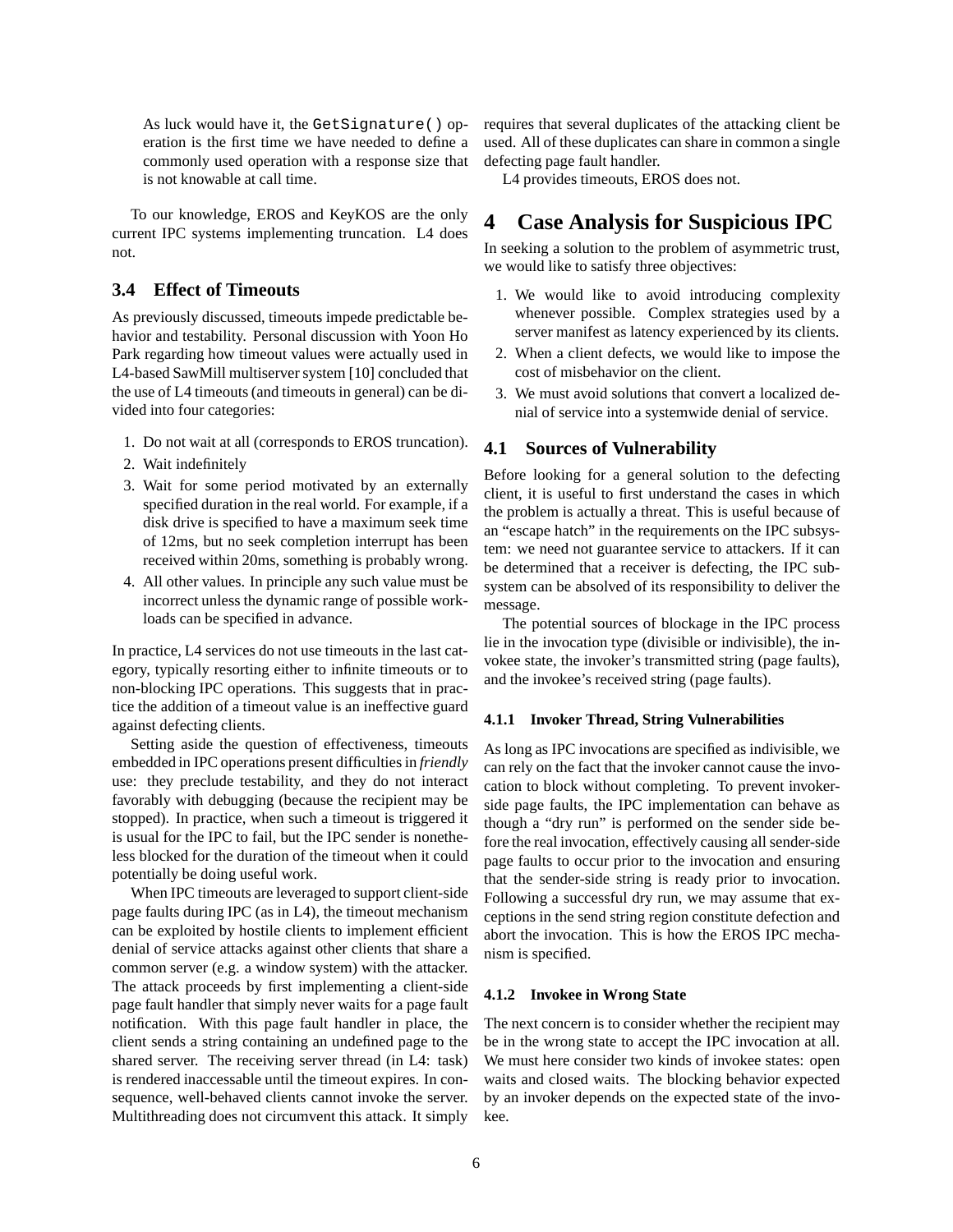When an invoker process  $P_0$  performs an IPC to a server process  $S$  that is in an open wait, there is an implicit race with all other processes that might be invoking S. It is possible that some other process  $P_1$  beats  $P_0$  to the invocation and  $P_0$  may consequently block for a period of time controlled by  $S$ . Therefore, in any such invocation the invoker is implicitly declaring that they permit the invokee to indefinitely block the invoker.

In a closed wait matters are quite different. The invoker expects that the invokee is waiting for a response. If for some reason the invokee is *not* waiting in a closed wait, then the invokee has defected. In practice, the closed wait arises when a server is responding to a previous client call. This is the case in which prompt completion is required to prevent denial of service attacks against the server.

In the L4 IPC system, there is no direct coupling between the invokee state and the invoker invocation. Where the processes involved know that procedure-call semantics is expected the client can use a "wait forever" timeout and waits in a closed wait. The server responds using a "do not wait" timeout.

In the EROS IPC system, a *start capability* is a capability whose invocation will block unless the recipient is in the available (open wait) state. A *resume capability* must be used to invoke a process in the waiting (closed wait) state. Any operation that causes an EROS process to leave the waiting state causes all outstanding resume capabilities to be efficiently rescinded, guaranteeing that client-side debuggers cannot be exploited as a means to attack servers. Resume capabilities are consumed as they are used. This prevents a server that is later compromised from performing denial of service attacks on past clients.

#### **4.1.3 Receive String Page Faults, Large Strings**

When the invocation protocol declares that the invokee may legally block the invoker, as in "wait forever" (L4) or start capability (EROS) invocations, we need not consider *why* blocking occurs. By agreeing to block, the invoker is implicitly saying that it trusts the receiver to make decisions about the disposition of the invoker's thread of control. As long as it can tell that this is the case, the IPC subsystem is free to run an invokee-specified page fault handler. If the invoker has specified that the invocation must be prompt, as in the do not wait (L4) or resume key (EROS) invocations, invokee page faults cannot be serviced unless a guarantee of prompt completion can be achieved.<sup>3</sup>

Unless care is taken in the design, a parallel problem can arise if long strings are to be transferred. Real-time schedulers rely on the fact that clock-driven and interruptdriven preemption are recognized quickly by the processor. As a result, the internal implementation of an IPC that transmits long strings must break the operation into multiple internal units of operation, each having a maximum duration chosen to avoid interfering with the scheduler.

Given the need for internal units of operation, the IPC designer may be tempted to make the external (i.e. application-visible) *specification* of the IPC primitive divisible in some form. There are two security design hazards here:

- 1. The server must not be blocked by an untrusted client when engaging in an extended transfer, and
- 2. The server must not be required to indefinitely hold state in hopes that an IPC might later be resumed, which precludes servicing *other* requests while there is an incomplete divisible IPC outstanding.

To avoid these hazards, the scatter/gather and long string enhancements to the EROS IPC specification allow an IPC to be cleanly aborted, but do not permit it to be "paused" prior to completion.

#### **4.2 Application Layer Implications**

With the sources of vulnerability characterized, we can finally examine the impact on the application-level remote procedure call protocol in cases where invokee page fault handlers cannot be safely executed.

Provided that IPC operations are specified as indivisible, the difficult case arises only when *all* of the following conditions apply:

- The invocation type precludes blocking,
- The payload size cannot be known in advance by the receiver, *and*
- The side-effects or computational cost of the operation preclude recovery by delivering a truncated response to the client, adjusting the client receive area, and replaying the invocation.

Our experience with EROS has been that the vast majority of interprocess invocations have a statically specified upper bound on their payload in both directions, even when data motion is involved. Read and write requests, for example, typically specify an upper bound on the buffer length. Whenever such a bound can be established, we can reasonably require that well-behaved recipients will pre-validate their receive buffer areas. In all such cases, the sender can robustly use a non-blocking, truncating IPC operation. Most replies carry no string at all. For those that do, the string is generally smaller than one page, so the receive area validation requirement imposes no significant performance cost.

 $3\,$  I have chosen to gloss over the distinction in L4 between page fault servicing timeouts and invokee readiness timeouts; the essential point is that the invoker has said that they will not agree to block for invokee pagers.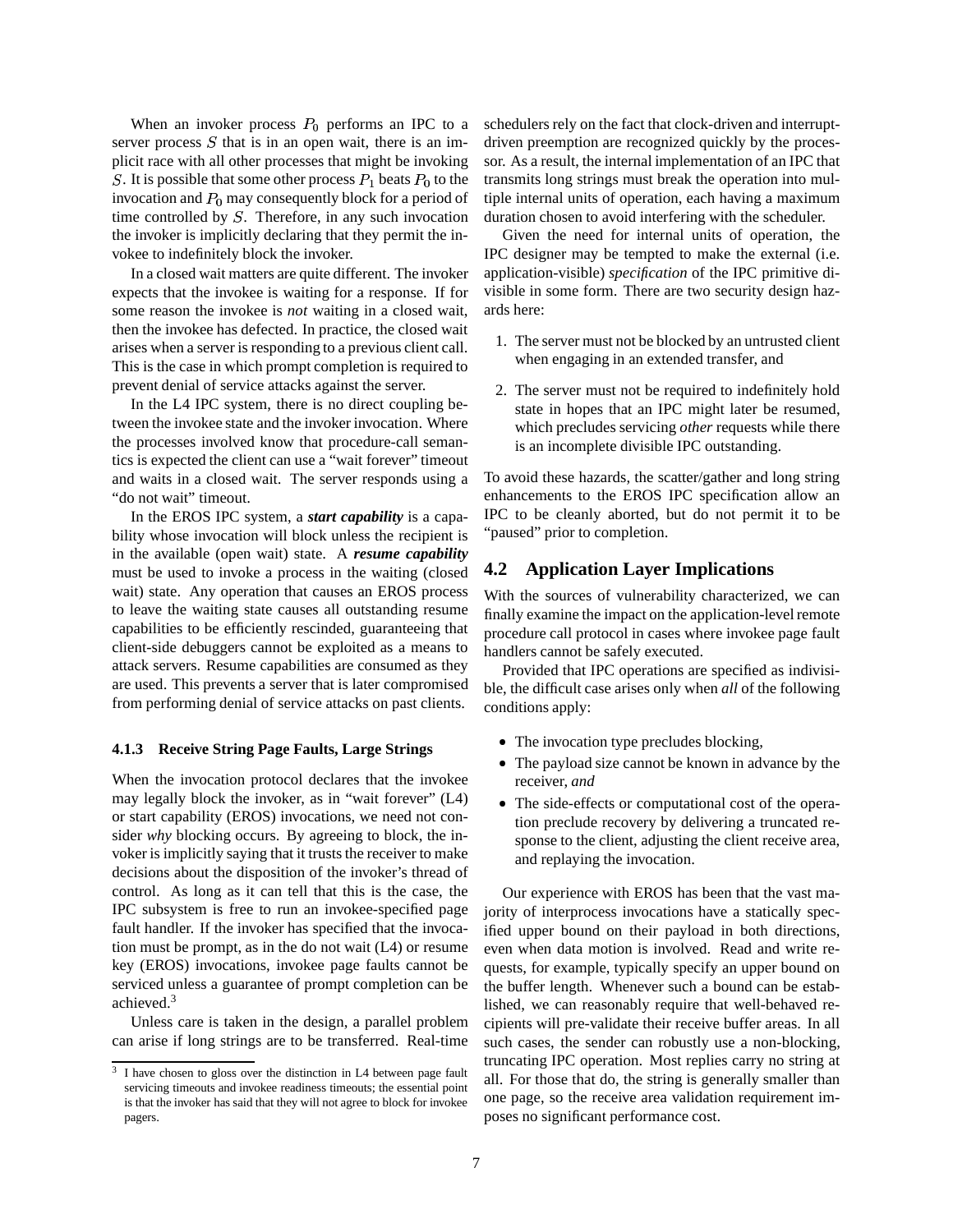If the invokee of a non-blocking IPC operation knows the length of the expected message and fails to provide adequately validated buffer space then it has not correctly executed the higher-level RPC protocol. In this case we can presume that it has defected. The non-blocking requirement is therefore a concern only when a wellbehaved receiver is *unable* to bound the length of the reply.

Many of these unboundable cases – in particular those that involve the return of strings – are replayable. One example is the previously described "get signature" operation:

#### **replayable**

vector<char, \*> GetSignature(IF);

In this invocation, the server can respond using a nonblocking IPC. If the response string exceeds the valid buffer length of the recipient, the reply is truncated. As long as the IPC primitive reports to the stub layer the number of bytes that were sent (as opposed to received) the stub can transparently increase the receive string buffer size and retry the invocation.

### **4.3 The Difficult Case**

We have now reduced the difficult case – non-replayable invocations with client-unknown payload – to a relatively rare set of situations: those in which a side effect occurs or the cost of performing a "dry run" invocation (replay) is prohibitive. In L4, the solution at this point is a page fault IPC timeout. Because EROS is a capability-based system, it offers the possibility of a more flexible solution.

If a large message is to be transferred in a single logical operation, the client cannot reliably accept it, and the server must not block, then *somebody* must provide memory to hold it. In a typical IPC design, either the sender holds it in sender memory and uses some timeout mechanism to decide when to abort the invocation, or the kernel must provide buffers. Based on the IPC specification, it initially appears that EROS must either truncate these invocations or incorporate some form of timeout into the capability invocation mechanism. This was the source of the mischaracterization in Ford *et al.* [7]. The next generation EROS system provides the underpinningsfor a third solution.

First, we must admit that the problem of server blocking has been slightly mischaracterized. We have said that the server must not block, but this is overly constraining. A more precise statement is that the server cannot be blocked *by an untrusted party*. In particular, if a trusted buffering agent were available, the server could safely encapsulate the message in a buffer for later consumption by the client.

The problem with buffering in general is that (a) it is expensive, and (b) the wrong party pays for the storage – usually either the kernel or the sender. The first is merely a nuisance. The second is a a potential cause of denial of service. In EROS, it is possible to create a buffer that can be *trusted* by a server but *paid for* by the client. We refer to this object as the *trusted buffer object* (TBO). Ideally, the use of a trusted buffer object would proceed as follows:

- 1. When CapIDL (the EROS IDL compiler) is asked to generate an invocation stub for a non-replayable operation that has an unboundable reply string, it modifies the invocation signature to use a trusted intermediary: the trusted buffer object. The client invokes the TBO, which invokes the server on behalf of the client.
- 2. On receipt, the server verifies using means described below that the trusted buffer object is authentic. If this verification succeeds, the server knows that this object really executes the trusted buffer object program. As a consequence, it knows that the TBO can be counted on not to defect. Further, it knows that any buffer storage space used by the TBO is ultimately paid for by the client program.
- 3. The server transmits its response string to the TBO using the "extended mutual exclusion" provided by the EROS IPC primitives. This has one of two outcomes:
	- (a) The TBO accepts the entire string, or
	- (b) The TBO runs out of space and reports this.
- 4. On completion, the TBO returns to the client, passing the string supplied by the server.

Note that a client can reuse its TBO object repeatedly. Once created, the per-invocation overhead of the TBO is minimal.

A protocol optimization is possible to avoid recopying the string from the TBO to the client. Instead of accepting the string that the TBO attempts to return to the client, the client may elect to accept zero bytes worth of data. Following completion of the TBO's reply, the client can directly map the TBO's address space into client memory. If desired, the TBO space can be *permanently* mapped into client memory at TBO creation time, eliminating the overhead of call-time mapping manipulations.

During an early review of this design, Mark Miller observed that the same memory mapping optimization might be feasible on the *server* side of the transaction, yielding a zero-copy implementation for long string transfers. The problem with this lies in the fact that the server must be prepared to recover from unsatisfied page faults within this mapping region when client space is exhausted. Asking the TBO how much space is available does not help, because the client has the authority to revoke this space in mid-transfer. Our sense at this point is that the efficiency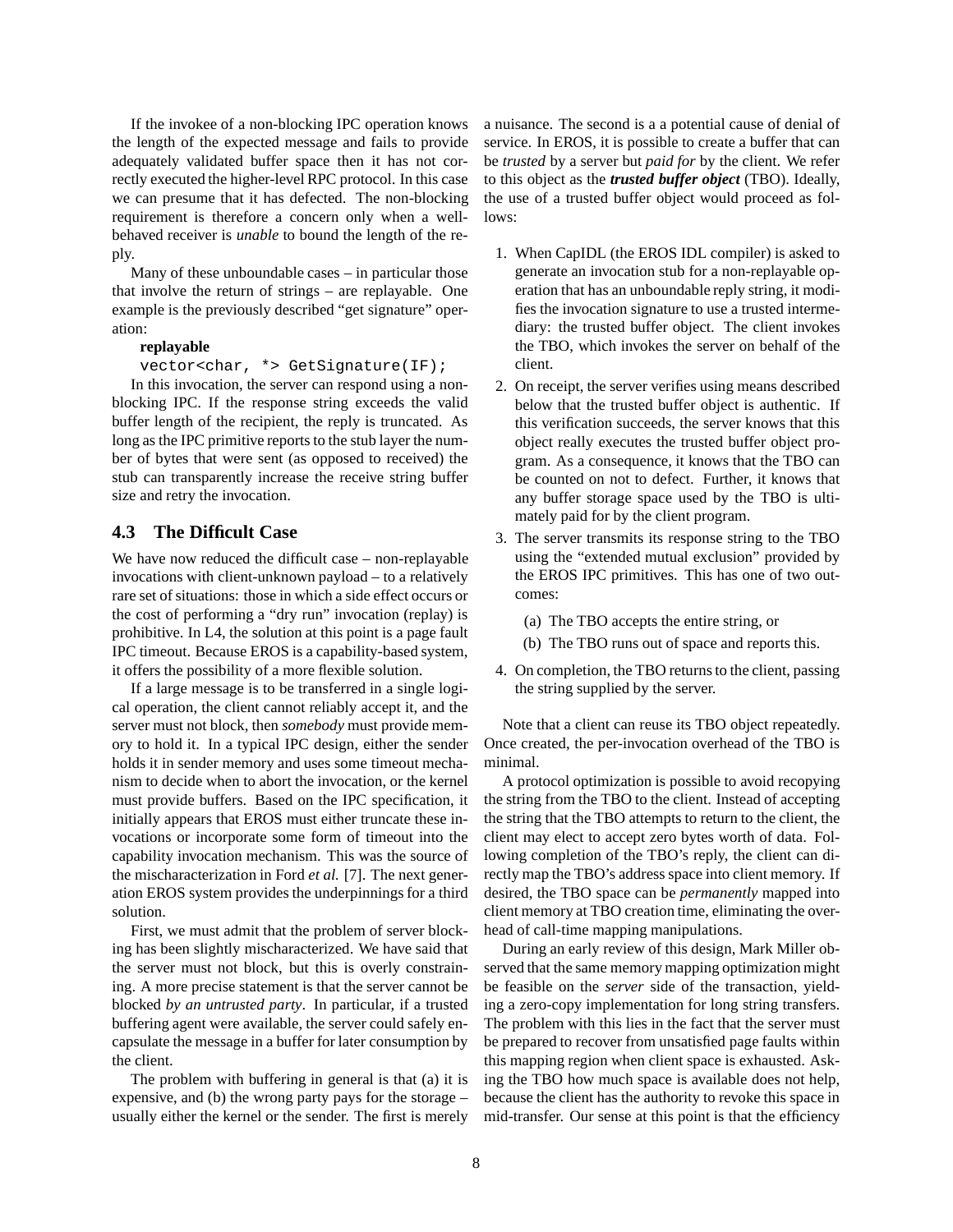of normal TBO invocation is high enough, and recovering from these faults is complex enough, that this approach will not usually prove to be worthwhile.

By introducing the trusted buffer object into the protocol, the entire burden of resource allocation is placed on the client in such a way that the server is safe from denial of resource and denial of service. In particular, the TBO is transmitted using capability arguments to the IPC primitive, and these are guaranteed to be transmitted promptly. The overhead of using the TBO is largely lost in the noise when very large strings are transferred.

## **5 Trusting the TBO**

Given that a server cannot in general trust its clients, we need to account for why injecting the TBO as an intermediary is helpful, and what constraints must be satisfied if the TBO is to be safely trusted. The constraints are straightforward:

- The returning server must be able to determine whether it is returning to a TBO – that is, to a process executing code that can be trusted to respond promptly.
- The server must be in a position to know that the TBO will actually *execute* that code – that is, that the client cannot disable the scheduling authority under which the TBO is executing.

Prior to the work described here, EROS provided means for client authentication and recovery from destruction, but did not provide adequate control over scheduling authority to support the TBO.

## **5.1 TBO Authentication**

The identification of a calling application (as distinct from a calling principal) is directly supported by the EROS *constructor* [32] mechanism. TBO objects are created by the TBO constructor. Every EROS constructor "brands" each process that it creates by inserting a unique capability into a reserved capability field of the created process (the brand slot). The brand capability can be any convenient capability type. To ensure that its brand is universally unique and private, the constructor uses a distinguished start capability to itself as the brand for its products. This distinguished start capability is guaranteed to be accessible only to that constructor.

To support application authentication, the EROS kernel implements an operation known as the *Identify* operation. Given a process, resume, or start capability to a process  $P$  and an alleged brand capability, the Identify compares the alleged brand capability with the actual brand previously recorded in the process  $P$ . The operation returns true (false) according to whether the two brand capabilities are (are not) equal.

Using this kernel primitive, any constructor is able to identify its products. Given access to the TBO constructor, any service can identify whether it is returning to a TBO.

### **5.2 Assurance of Execution**

There are four ways in which the client might prevent the TBO from executing:

- 1. The client might reclaim its storage by destroying the space bank (the source of storage) from which it was created. In this event the capability to the TBO will become detectably invalid, so the server is able to detect defection.
- 2. The client might reclaim TBO storage in midtransaction, while the server is waiting for the TBO. The EROS kernel already makes provision for defense against this: destruction of a process causes its outstanding resume capabilities to be invoked, waking the server.
- 3. The client might contrive to starve the TBO of storage by providing an inadequately populated space bank. The TBO code guards against this and returns an appropriate error if this occurs, allowing the server to detect defection.
- 4. The client can disable the TBO's schedule during execution.

To address the last problem, we are adding a new feature into the next generation EROS IPC mechanism: *schedule donation*. If both invoker and invokee agree to do so, the invoker's schedule capability will be copied to the invokee as a side effect of the invocation. Agreement is required so that a service can decline to execute under caller control. Similarly, it should not be possible for an arbitrary program to acquire a thread of control from its caller by trickery. The L4 IPC design provides a similar mechanism.

The specification of schedule donation is that the recipient continues to execute under the donated schedule until such time as it explicitly alters its own scheduling authority, either explicitly or by accepting another donation. This implies that the donating process trusts the recipient to give up the donated schedule when appropriate. As the TBO is trusted, schedule donation is appropriate here. Having established the identity and safe scheduling control of the TBO, the server returns an extended string to the TBO using a *non-prompt return* operation (one that permits page fault servicing).

Once a string has been loaded into the TBO by a server process, the only operations the client can do are

 Fetch the string. Doing so forces the client to donate scheduling authority to the TBO object, relieving the server of any remaining scheduling exposure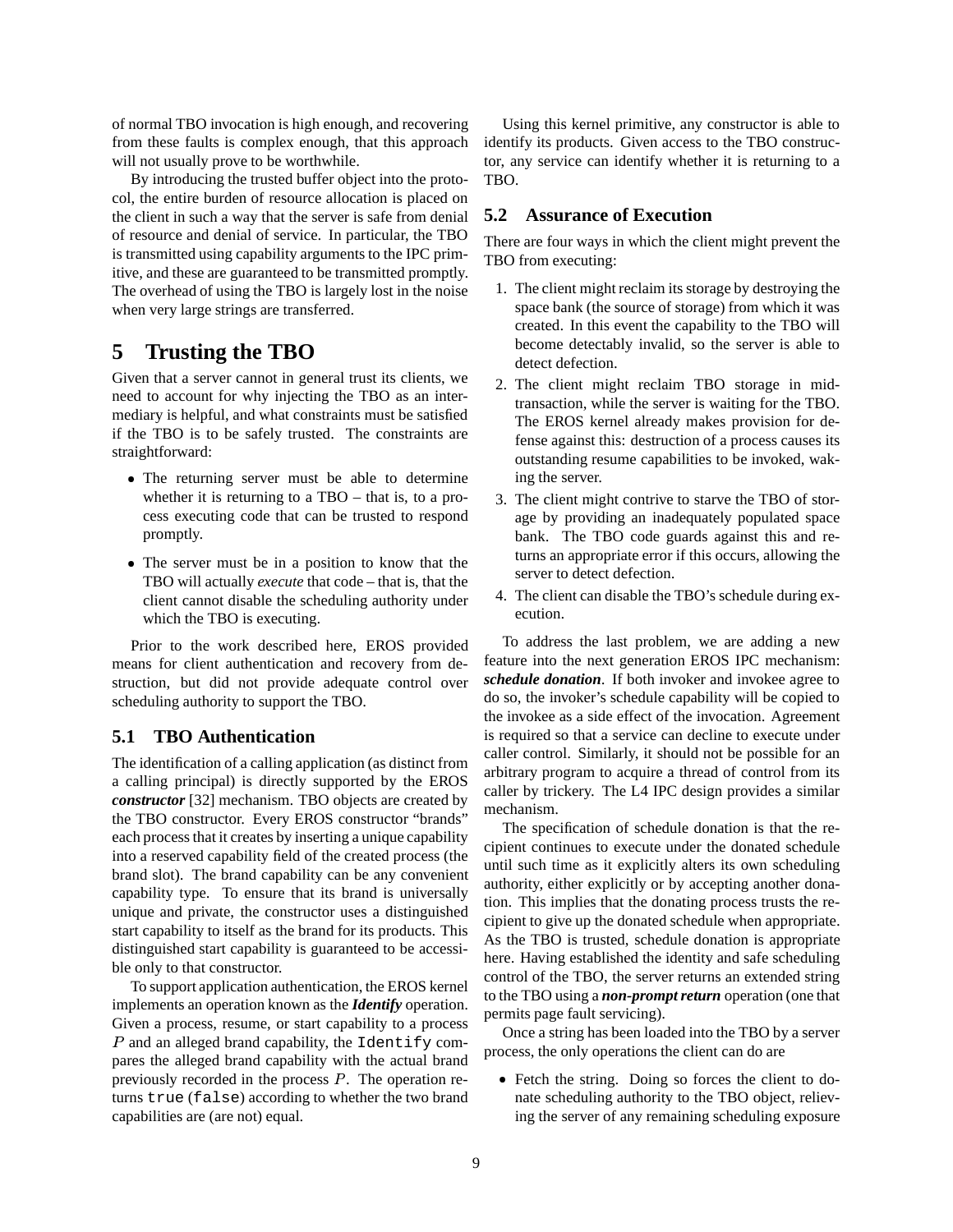that might arise from an error in the TBO implementation.

• Ignore the TBO. In this case the TBO will retain the server schedule until destroyed, but as it will not initiate instructions without an invocation from the client, and any such invocation will force a schedule donation, we do not really care what schedule the TBO acts under.

Note that neither of these actions imposes additional client-controlled costs on the server-supplied TBO scheduling authority. Scheduling isolation is preserved.

## **6 Related Work**

While many of the pieces described here rely on several generations of improvement in the EROS system, EROS owes a tremendous debt to its predecessor KeyKOS [11].

A great deal of work on thread-migrating IPC has been done in the last decade, most notably by Liedtke [20, 21], Ford [8], and Shapiro [31]. Though the KeyKOS capability invocation mechanism [11] predatesit, most of the current work on thread-migrating IPC derives in some measure from the "lightweight remote procedure call" work by Bershad [2].

Work on packet filtering [26, 24, 6] is similar in flavor to the more restricted filtering performed by filtering indirectors. We are not aware of such filters being used to *defer* packet processing, nor do they appear to have been used to filter dynamically tagged messages.

Use of registers to speed interprocess communication was heavily used in the V Distributed System [4], and appears to have been independently proposed by Karger [16] in connection with the SCAP system [17, 15]. The SCAP design gains particular advantage if the trust relationship between caller and callee is known to both parties.

Liedtke *et al.* [22] have considered selected denial of service attacks against the L4 microkernel and its servers, including several of the problems identified here. Their work does not examine application-level vulnerabilities in depth, nor does it propose design refinements to the L4 IPC architecture that might mitigate its vulnerabilities.

The dynamic return payload problem addressed in Section 4.3 is identical to the one way network transfer problem in multilevel secure systems, noted by Karger and independently by Rushby [14, 28]. In a one way network transfer, the recipient is incapable of signaling error to the sender and therefore must provide sufficient storage to accept a message of unknown length.

### **7 Acknowledgements**

The impetus for the work described here was the implementation of the CapIDL capability IDL system, which is derived closely from earlier IDL work in CORBA.

CapIDL was jointly designed by Mark Miller and the author. A recent discussion with Dave Presotto helped spark the last connections that led to the invention of the trusted buffer object.

EROS builds heavily on the KeyKOS system designed by Norm Hardy, Charles Landau, Alan Bomberger, and Bill Frantz while at Tymshare, Inc. All of these people have been helpful and patient in describing the workings of KeyKOS and encouraging the development and evolution of the EROS system. Bryan Ford has been kind enough at various points to explain a number of details in the Fluke implementation and the Mach version 4 IPC implementation.

Jochen Liedtke took the time several years ago while we were both at IBM to discuss the merits of timeouts and the problem of hostile pagers. Jochen's continuous advances in the performance and design of microkernel operating systems led to improvements in the EROS implementation and drove us to a deeper and more careful understanding of operating system design. Yoon-Ho Park similarly took time to discuss the experiences of the L4 team in building the SawMill system [10].

This paper originated from a discussion with Jay Lepreau at the Symposium on Operating System Design and Implementation in 1999, which first prompted us to recognize that vulnerabilities in synchronous IPC systems arise from the complex and subtle interaction of many factors in their designs, and that these interactions had not been adequately explored in the archival literature.

## **8 Conclusions**

In addition to fast performance, an effective interprocess communication system must provide reproducible behavior, deal with assymetric trust among communicating processes, and enable support for messages that contain dynamically sized payloads. This paper describes why simultaneous satisfaction of these requirements is challenging, and identifies a set of enhancements to the current EROS system that let us meet all three design objectives. Two key enablers of the solution proposed here are the ability in EROS to authenticate the code executed by an application independent of its user, and the ability (via confinement) to protect a trusted program from tampering by its user. No generally satisfactory means to satisfy all of these requirements simultaneously has previously been proposed.

To our knowledge, no previous papers have been published that expose in depth or adequately address the interprocess denial of service vulnerabilities that are implicit in synchronous IPC designs. The analysis presented here illustrates in detail an unusual case of authority factoring: the provider of the trusted buffer's storage authority and the provider of its execution authority need to be distinct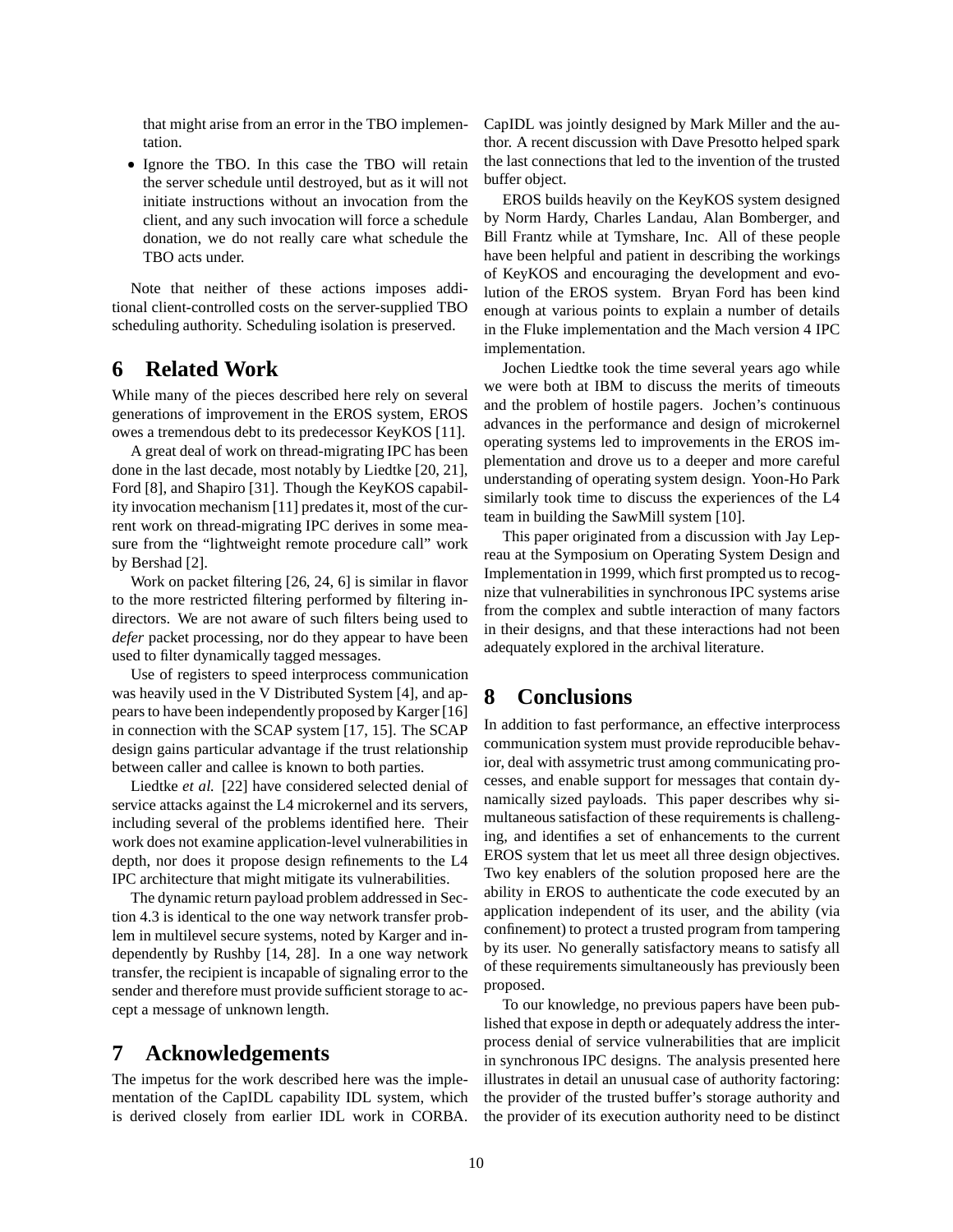in order to prevent certain classes of denial of service attacks. Based on other ongoing design activities within the EROS community, this appears to be an example of a general pattern that emerges in many places where multiplexing crosses a trust boundary.

The solution proposed here leverages applicationbased authentication heavily. We rely on the ability to identify and safely execute components that are instantiated by untrusted providers, and whose storage originates from an untrusted source (the client). It is difficult to see how this particular way of straddling the trust boundary can be achieved without some form of protected naming primitive. In our TBO approach, the server relies on receiving such a name (the resume capability) as a basis for authenticating the TBO. With care, a cryptographic hash of the invoker executable image injected by the kernel into every invocation might serve as a substitute for capabilities. Note that this hash can be cached in the kernel's per-process data structure; its use need not be expensive.

Given the number of IPC systems (and more broadly, operating systems) that do not adequately support communication across assymetric trust relationships, it appears that the issues involved are not widely understood. One goal of this paper is to ensure that the problem of asymmetric trust is not neglected in future IPC designs, and to describe one strategy for how to support it.

## **References**

- [1] M. Acceta, R. V. Baron, W. Bolosky, D. B. Golub, R. F. Rashid, A. Tevanian Jr., and M. W. Young. Mach: A new kernel foundation for UNIX development. In *Proc. 1986 USENIX Summer Technical Conference*, pages 93– 112, June 1986.
- [2] B. Bershad, T. Anderson, E. Lazowska, and H. Levy. Lightweight remote procedure call. In *Proc. 12th Symposium on Operating Systems Principles*, pages 102–113, Dec. 1989.
- [3] J. B. Chen and B. N. Bershad. The impact of operating system structure on memory system performance. In *Proc. 14th Symposium on Operating Systems Principles*, Dec. 1993.
- [4] D. Cheriton. The v distributed system. (3), Mar. 1988.
- [5] *U.S. Department of Defense Trusted Computer System Evaluation Criteria*, 1985.
- [6] D. Engler and M. F. Kaashoek. Dpf: Fast, flexible message demultiplexing using dynamic code generation. In *Proc. SIGCOMM '96 Conference*, pages 53–59, Stanford, CA, USA, Aug. 1992.
- [7] B. Ford, M. Hibler, J. Lepreau, R. McGrath, and P. Tullmann. Interface and execution models in the fluke kernel. In *Proc. 3rd Symposium on Operating System Design and Implementation*, pages 101–115, Feb. 1999.
- [8] B. Ford and J. Lepreau. Evolving Mach 3.0 to a migrating threads model. In *Proc. Winter USENIX Conference*, pages 97–114, Jan. 1994.
- [9] E. Gabber, C. Small, J. Bruno, J. Brustoloni, and A. Silberschatz. The pebble component-based operating system. In *Proc. 1999 USENIX Annual Technical Conference*, pages 267–282, Monterey, CA, USA, June 1999.
- [10] A. Geffhut, T. Jaeger, Y. Park, J. Liedtke, K. Elphinstone, V. Uhlig, J. Tidswell, L. Deller, and L. Reuther. The SawMill multiserver approach. In *Proc. ACM SIGOPS European Workshop*, Sept. 2000.
- [11] N. Hardy. The KeyKOS architecture. *Operating Systems Review*, 19(4):8–25, Oct. 1985.
- [12] T. Jaeger, K. Elphinstone, J. Liedtke, V. Panteleenko, and Y. Park. Flexible access control using IPC redirection. In *Proc. 7th Workshop on Hot Topics in Operating Systems*, pages 191–196. IEEE, Mar. 1999.
- [13] T. Jaeger, J. E. Tidswell, A. Geffhut, Y. Park, K. J. Elphinstone, and J. Liedtke. Synchronous IPC over transparent monitors. In *Proc. Ninth ACM/SIGOPS European Workshop "Beyond the PC: New Challenges for the Operating System"*, Sept. 2000.
- [14] P. Karger. *Non-Discretionary Access Control for Decentralized Computing Systems*. PhD thesis, Massachusetts Institute of Technology, Cambridge Massachusetts, May 1977. MIT/LCS/TR-179.
- [15] P. Karger. *Improving Security and Performance for Capability Systems*. PhD thesis, University of Cambridge, Oct. 1988. Technical Report No. 149.
- [16] P. A. Karger. Using registers to optimize cross-domain call performance. *ACM SIGARCH Computer Architecture News*, (2):194–204, Apr. 1989.
- [17] P. A. Karger and A. J. Herbert. An augmented capability architecture to support lattice security and traceability of access. In *Proc. of the 1984 IEEE Symposium on Security and Privacy*, pages 2–12, Oakland, CA, Apr. 1984. IEEE.
- [18] P. A. Karger, M. E. Zurko, D. W. Bonin, A. H. Mason, and C. E. Kahn. A retrospective on the VAX VMM security kernel. *IEEE Transactions on Software Engineering*, (11):1147–1165, Nov. 1991.
- [19] B. W. Lampson and H. E. Sturgis. Reflections on an operating system design. *Communications of the ACM*, 19(4):251–265, May 1976.
- [20] J. Liedtke. Improving IPC by kernel design. In *Proc. 14th ACM Symposium on Operating System Principles*, pages 175–188. ACM, 1993.
- [21] J. Liedtke. Improved address-space switching on Pentium processors by transparently multiplexing user address spaces. Technical Report GMD TR 933, GMD, Nov. 1995.
- [22] J. Liedtke, N. Islam, and T. Jaeger. Preventing denial-ofservice attacks on a  $\mu$ -kernel for weboses. In *Proc. HotOS*-*VI*, May 1997.
- [23] J. Löser and M. Hohmuth. Omega0: A portable interface to interrupt hardware for l4 systems. In *Proc. First Workshop on Common Microkernel System Platforms*, Dec. 1999. Revised: Jewel Edition, January 5, 2000.
- [24] S. McCanne and V. Jacobson. The bsd packet filter: A new architecture for user-level packet capture. In *Proc. USENIX Technical Conference*, pages 259–269, Jan. 1993.
- [25] M. S. Miller, C. Morningstar, and B. Frantz. Capabilitybased financial instruments. In *Proc. Financial Cryptography 2000*, Anguila, BWI, 2000. Springer-Verlag.